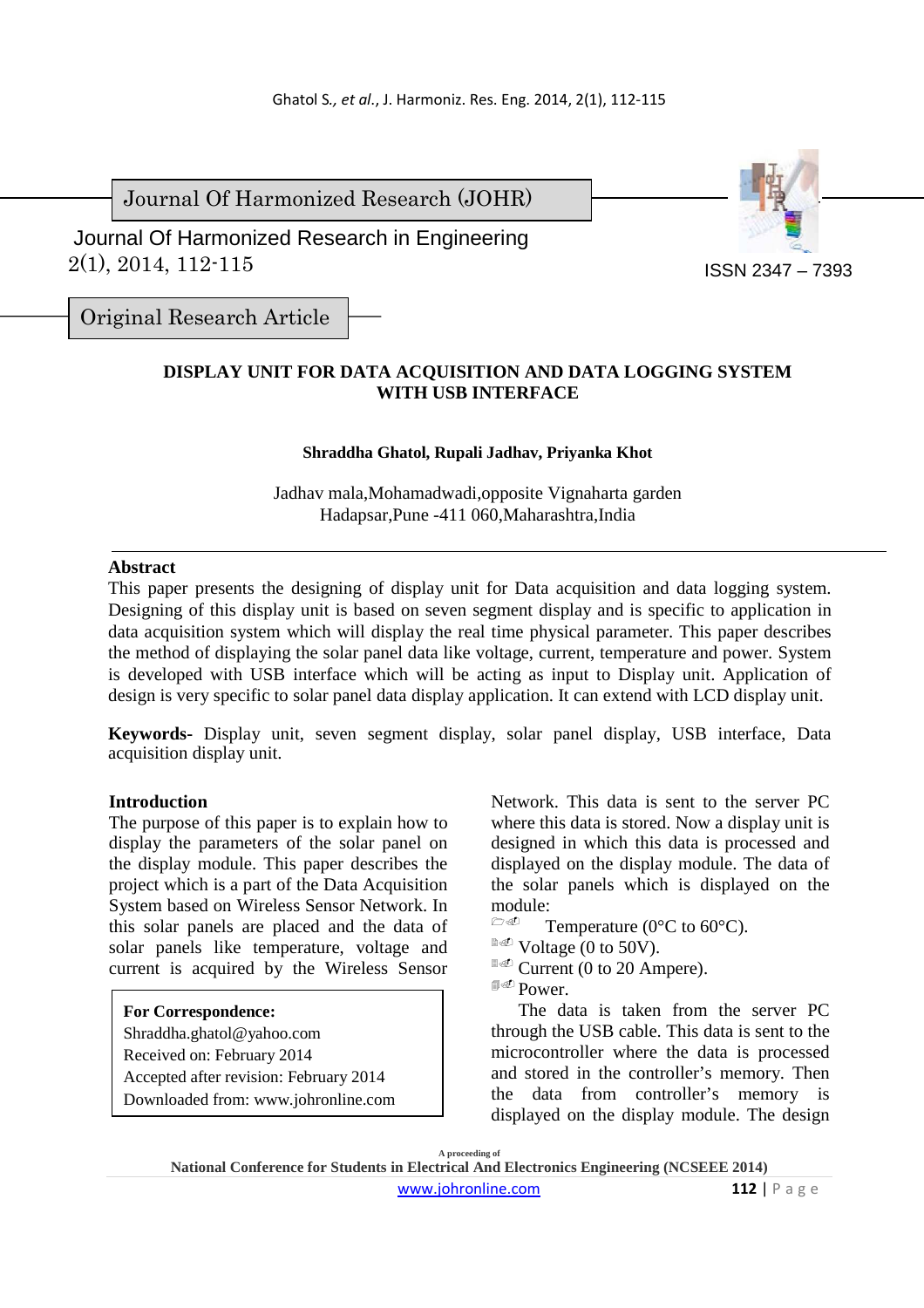of the display unit is able to display the data of one panel at a time. Display module is made by cascading the seven segment displays on which data from microcontroller is displayed.

While thinking of design there are various options for microcontroller which is heart of whole design. Selection criterion for microcontroller is its speed, memory, number of ports available. So, after comparing different controllers like ARM, PIC, 8051, 8951, AVR it is found that it will be efficient to used PIC controller [1]. It is also require that controller must have USB support also.

Basically today's display units are becoming less power consumption and with more performance but their cost is high. Selection of any type of display for application includes various parameter to be take care of such as size, distance for which it is visible, cost, power consumption. In electronics design there is trade-off between design requirements. So, for this application specific display unit design in same way it was important to compromise between requirements.

Requirement was it has to big in size with low cost. And data is only numeric so, seven segment display was good choice and its drivers are easily available.

Now for actual process of displaying data is can done using various methodologies. It includes driving display with latches, using parallel to serial or vice-versa, shift registers, BCD to &-segment display drivers and so on[10]. But while testing of this different methodologies it found that there are problems regarding flickering of display and multiplexing so, instead of using any latch or shift register it is always best to used specific seven segment driver IC which will take care of flickering and multiplexing. MAX7219 is one of option in display driver. It drives eight seven segment display at a time with internal multiplexing so avoiding flickering. Also this

driver uses only three pins of controller (one or serial input one for serial clock and chip select) with SPI protocol bus.

This display driver has its inbuilt registers which controls the eight digits connected to it. Through programming we can configure it according to our requirements.

USB protocol is used to transfer data from the server PC to the microcontroller [6]. USB version 1.1 supported two speeds, a full speed mode of 12Mbits/s and a low speed mode of 1.5Mbits/s. The 1.5Mbits/s mode is slower and less susceptible to EMI, thus reducing the cost of ferrite beads and quality components. The Universal Serial Bus is host controlled. The USB host is responsible for undertaking all transactions and scheduling bandwidth. Data can be sent by various transaction methods using a token-based protocol [15]. USB as its name would suggest is a serial bus. It uses 4 shielded wires of which two are power (+5v & GND). The remaining two are twisted pair differential data signals. USB supports plug n play with dynamically loadable and unloadable drivers.

The data is send through USB HID terminal from the host. What we are building with the microcontrollers are human interface devices (HID) which require a specific type of descriptor. USB interface is one of feature of this design as incoming data is from USB so, it can take data from any computer which has USB support.

# **Block Diagram and Methods:**

In this system data will be taken from the server PC through USB interface with microcontroller. This data from server PC will be saved in controller's memory in the form which can be display on seven segment display module. According to requirement of display it has to display the parameter of solar panel (voltage, current and temperature) along with its Row and panel number.

**A proceeding of National Conference for Students in Electrical And Electronics Engineering (NCSEEE 2014)**  www.johronline.com **113** | P a g e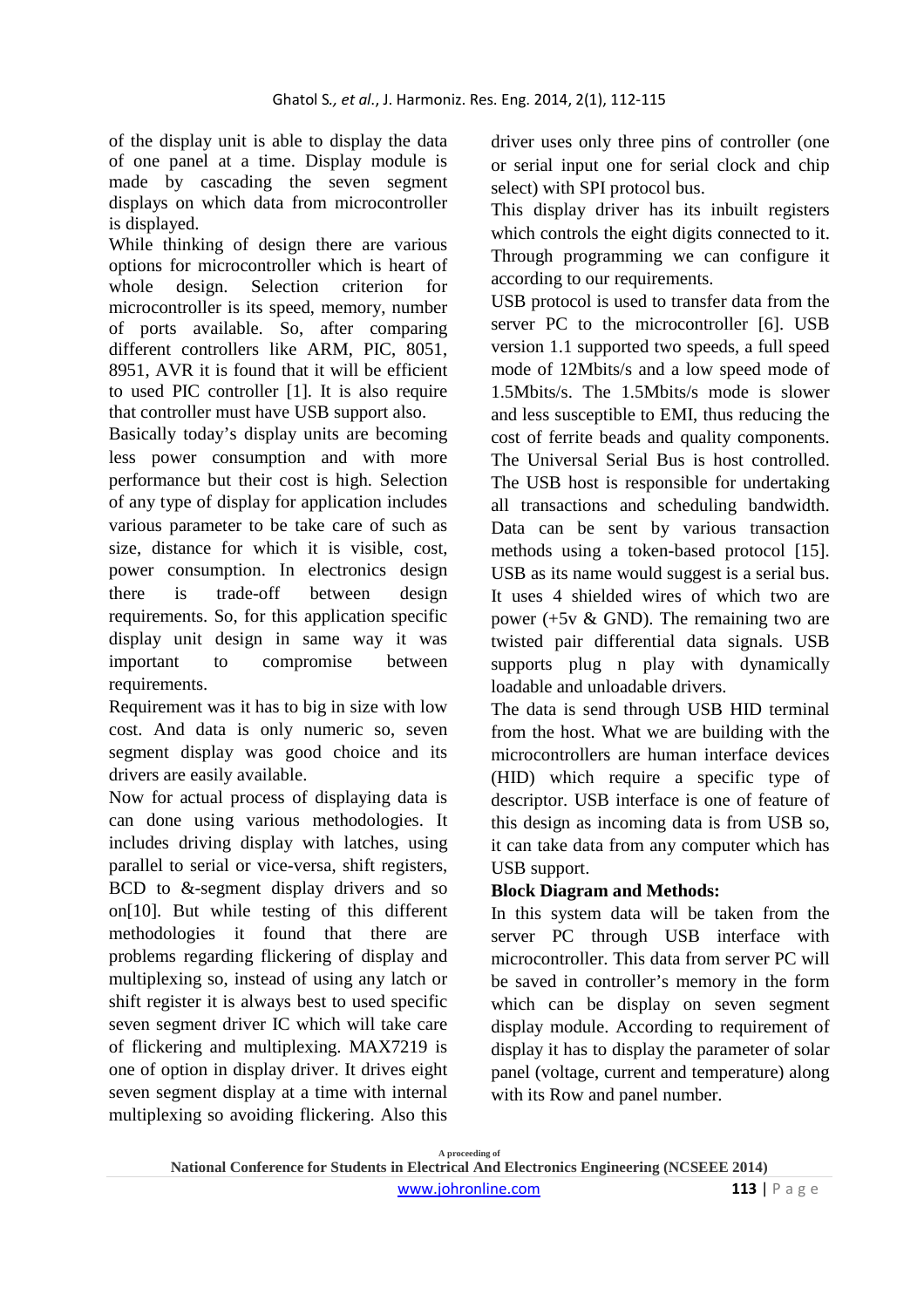

**Figure.1.Block Diagram of Display unit** 

This design make use of MAX7219 eight digit seven segment display driver with serial SPI interface. Each parameter is display on four digit seven segment display and is driven by MAX7219 seven segment driver connected in cascaded manner. Data is real time and updated after every 15 minutes. Controller is heart of system whose job is to take data from server PC through HID terminal. After taking data from interface controller will save the updated data in its memory.

Data which is received from USB cable is obviously not in format which can display directly on seven segment display.

After saving data in appropriate manner next step is to send this data to seven segment display. As MAX7219 has cascade feature, so in this design to display each parameter on four digit seven segment display module it is driven by separate MAX7219 driver. And all of them are cascaded together.

#### **Result and Discussion**

While finalising the type of display for this display design there are several option like LCD display, GLCD,TFT display etc. But as data will be only in numeric form and font size should be greater also cost effective, comparing all this option seven segment is good option because though LCD display

**A proceeding of**